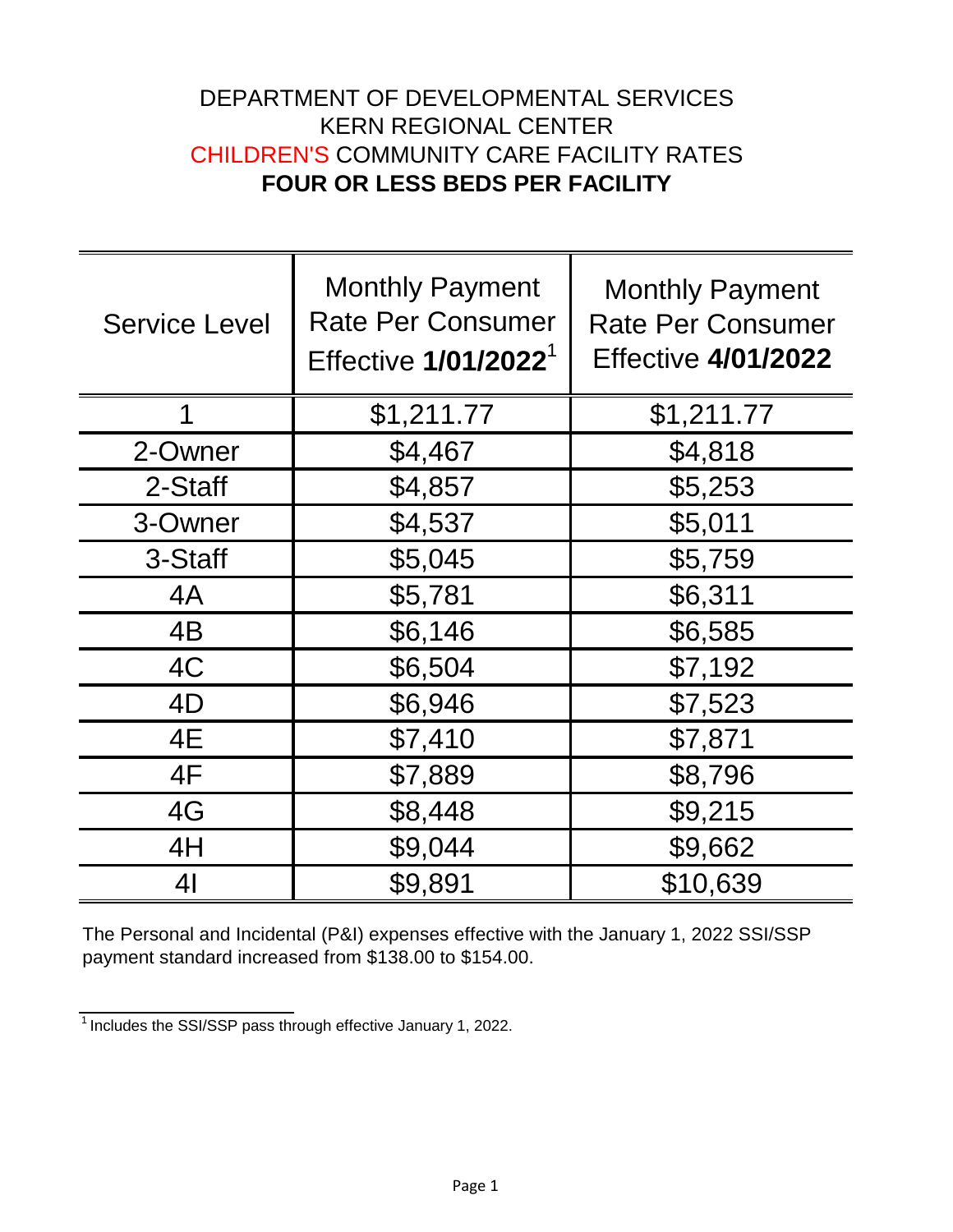## DEPARTMENT OF DEVELOPMENTAL SERVICES KERN REGIONAL CENTER CHILDREN'S COMMUNITY CARE FACILITY RATES **FIVE OR SIX BEDS PER FACILITY**

| <b>Service Level</b> | <b>Monthly Payment</b><br><b>Rate Per Consumer</b><br>Effective 1/01/2022 <sup>1</sup> | <b>Monthly Payment</b><br><b>Rate Per Consumer</b><br><b>Effective 4/01/2022</b> |
|----------------------|----------------------------------------------------------------------------------------|----------------------------------------------------------------------------------|
| 1                    | \$1,211.77                                                                             | \$1,211.77                                                                       |
| 2-Owner              | \$3,095                                                                                | \$3,496                                                                          |
| 2-Staff              | \$3,377                                                                                | \$3,811                                                                          |
| 3-Owner              | \$3,696                                                                                | \$4,287                                                                          |
| 3-Staff              | \$4,060                                                                                | \$4,831                                                                          |
| 4A                   | \$4,645                                                                                | \$5,269                                                                          |
| 4B                   | \$4,985                                                                                | \$5,524                                                                          |
| 4C                   | \$5,324                                                                                | \$6,143                                                                          |
| 4D                   | \$5,720                                                                                | \$6,440                                                                          |
| 4E                   | \$6,163                                                                                | \$6,772                                                                          |
| 4F                   | \$6,612                                                                                | \$7,681                                                                          |
| 4G                   | \$7,120                                                                                | \$8,062                                                                          |
| 4H                   | \$7,682                                                                                | \$8,483                                                                          |
| 41                   | \$8,476                                                                                | \$9,450                                                                          |

The Personal and Incidental (P&I) expenses effective with the January 1, 2022 SSI/SSP payment standard increased from \$138.00 to \$154.00.

 $\frac{1}{1}$  Includes the SSI/SSP pass through effective January 1, 2022.